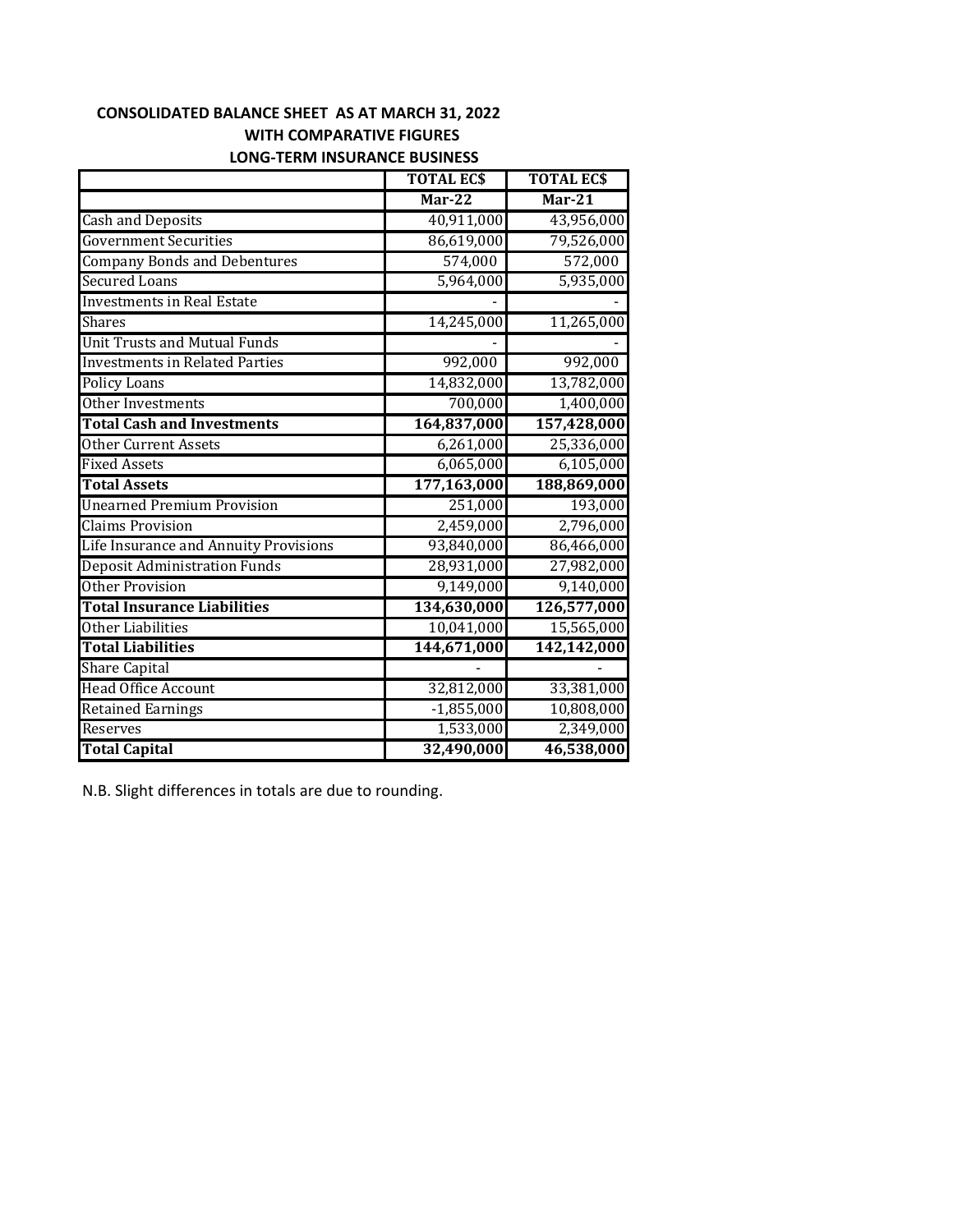# **CONSOLIDATED INCOME STATEMENT AS AT MARCH 31, 2022 WITH COMPARATIVE FIGURES LONG-TERM INSURANCE BUSINESS**

| <b>LONG-TERM INSURANCE BUSINESS</b> |  |
|-------------------------------------|--|
|-------------------------------------|--|

|                               | <b>TOTAL</b> | <b>TOTAL</b> |
|-------------------------------|--------------|--------------|
|                               | $Mar-22$     | $Mar-21$     |
| <b>Gross Premuims Written</b> | 8,215,000    | 7,415,000    |
| Reinsurance Assumed           |              |              |
| Reinsurance ceded             | 270,000      | 214,000      |
| <b>Net Premuims Written</b>   | 7,945,000    | 7,201,000    |
| Investment Income             | 1,850,000    | 1,568,000    |
| Other Revenue                 | 233,000      | 184,000      |
| <b>Total Revenue</b>          | 10,028,000   | 8,953,000    |
| <b>Policy Holder Benefits</b> | 5,024,000    | 5,954,000    |
| <b>Commission Expense</b>     | 1,094,000    | 867,000      |
| Management expense            | 2,398,000    | 2,166,000    |
| Other Expenses                | 278,000      | 214,000      |
| <b>Total Expenses</b>         | 8,794,000    | 9,201,000    |
| <b>Net Income before Tax</b>  | 1,234,000    | (248,000)    |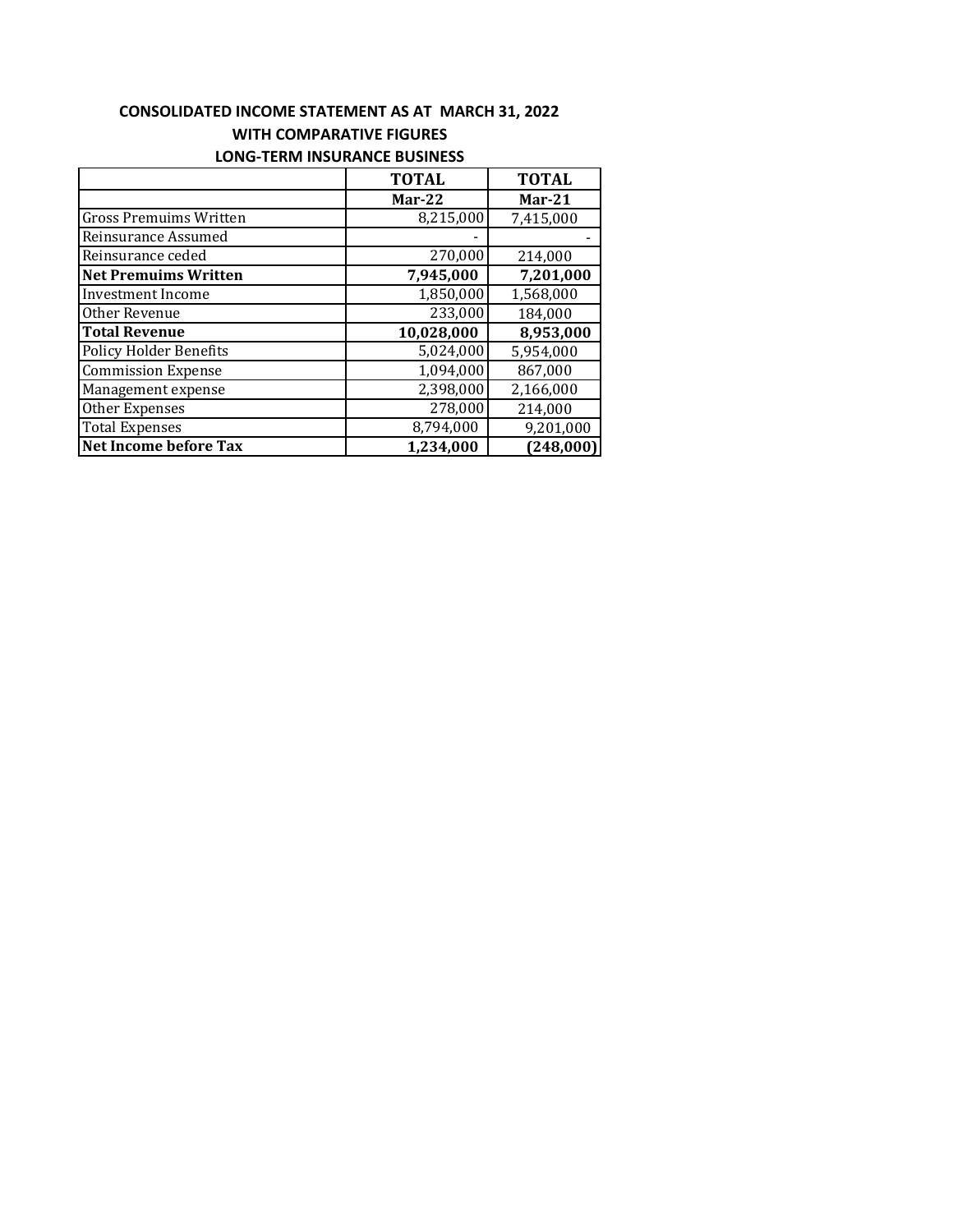## **CONSOLIDATED BALANCE SHEET AS AT MARCH 31, 2022 WITH COMPARATIVE FIGURES**

#### **GENERAL INSURANCE BUSINESS**

|                                        | <b>TOTAL ECS\$</b> | <b>TOTAL ECS</b> |
|----------------------------------------|--------------------|------------------|
|                                        | $Mar-22$           | $Mar-21$         |
| <b>ASSETS</b>                          |                    |                  |
| <b>Cash and Deposits</b>               | 28,562,222         | 28,845,966       |
| <b>Government Securities</b>           | 22,771,632         | 25,815,997       |
| <b>Company Bonds and Debentures</b>    | 2,710,000          | 195,000          |
| <b>Secured Loans</b>                   | 161,000            | 161,000          |
| <b>Investments in Real Estate</b>      | 4,522,720          | 4,534,720        |
| <b>Shares</b>                          | 131,000            | 131,000          |
| <b>Investments in Related Parties</b>  | 2,482,918          | 3,093,109        |
| Other Investments                      | 6,666,498          | 3,597,995        |
| <b>Total Cash and Investments</b>      | 68,007,990         | 66,574,787       |
| <b>Other Current Assets</b>            | 24,389,473         | 35,151,319       |
| <b>Fixed Assets</b>                    | 10,207,821         | 10,434,335       |
| <b>Total Assets</b>                    | 102,605,284        | 112,160,441      |
| <b>Unearned Premium Provision</b>      | 18,231,606         | 21,057,249       |
| <b>Claims Provision</b>                | 11,033,854         | 13,035,656       |
| <b>Other Provision</b>                 | 3,747,828          | 7,461,039        |
| <b>Total Insurance Liabilities</b>     | 33,013,288         | 41,553,944       |
| Other Liabilities                      | 12,873,067         | 20,861,056       |
| <b>Total Liabilities</b>               | 45,886,355         | 62,415,000       |
| <b>Share Capital</b>                   | 5,900,150          | 5,900,150        |
| <b>Head Office Account</b>             | 5,410,000          | $-721,000$       |
| Retained Earnings                      | 36,322,779         | 36,868,291       |
| Reserves                               | 9,281,000          | 7,702,000        |
| <b>Total Capital</b>                   | 56,913,929         | 49,749,441       |
| <b>Total Liabilities &amp; Capital</b> | 102,800,284        | 112,164,441      |

N.B. Slight differences in totals are due to rounding.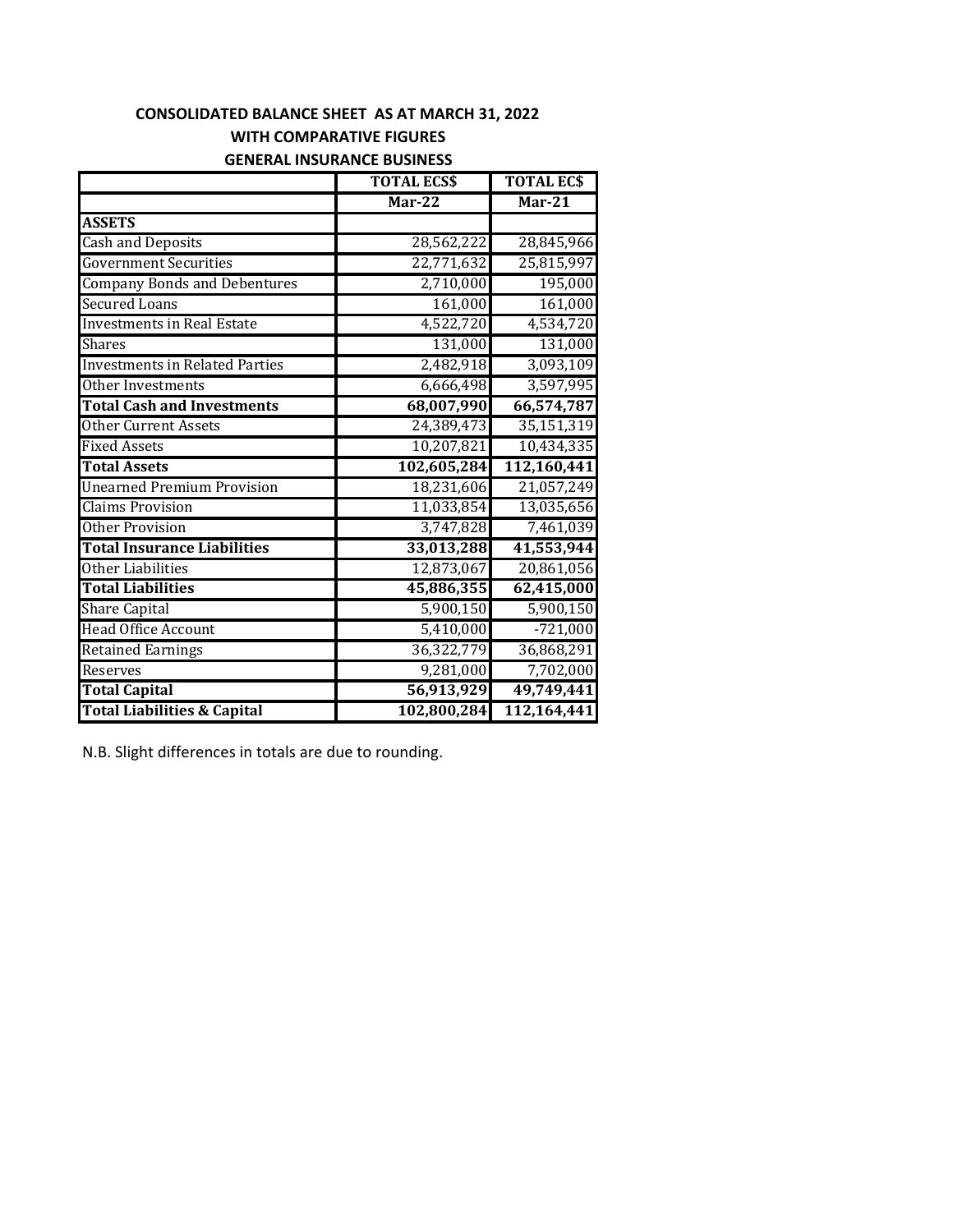## **CONSOLIDATED BALANCE SHEET AS AT MARCH 31, 2022 WITH COMPARATIVE FIGURES GENERAL INSURANCE BUSINESS**

|                                        | <b>TOTAL ECS</b> | <b>TOTAL ECS</b>        |
|----------------------------------------|------------------|-------------------------|
|                                        | $Mar-22$         | $Mar-21$                |
| <b>INCOME</b>                          |                  |                         |
| <b>Gross Premuim Written</b>           | 20,062,997       | 21,651,596              |
| Premuims Ceded                         | 8,416,866        | 11,572,260              |
| <b>Net Premuims Written</b>            | 11,646,131       | 10,079,336              |
| Change in unearned premuims            | $-1,420,426$     | 328,282                 |
| <b>Net Premuims Earned</b>             | 13,066,557       | $\overline{10,}407,618$ |
| Claims expense                         | 6,911,441        | 5,537,673               |
| <b>Net Commission Expense</b>          | $-233,813$       | $-421,757$              |
| Management expense                     | 2,203,286        | 2,275,201               |
| <b>Total Underwriting Expenses</b>     | 8,880,914        | 7,391,117               |
| <b>Underwriting Income</b>             | 4,185,643        | 3,016,501               |
| <b>Investment Income</b>               | 343,434          | 334,196                 |
| Other Revenue                          | 109,716          | 171,270                 |
| Other Expenses                         | $-73,154$        | (208, 154)              |
| <b>Net Operating Income before Tax</b> | 4,565,639        | 3,313,813               |